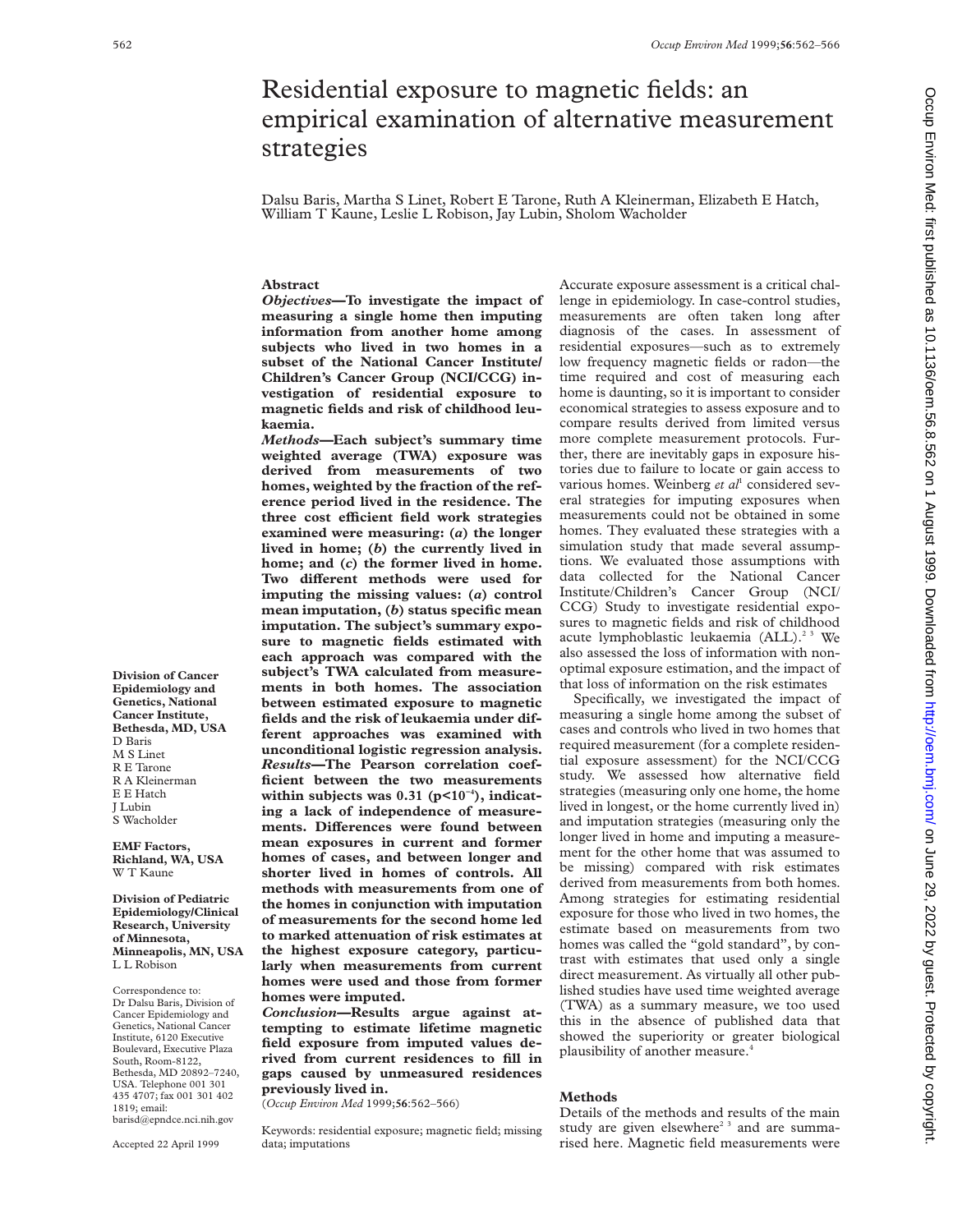*Table 1 Time (%) within 5 year study period (before diagnosis for cases and reference date for controls) subjects resided in homes*

|                                          | Cases $(n=149)$ |      |       |      | Controls $(n=127)$ |       | Total $(n=276)$ |      |        |  |  |
|------------------------------------------|-----------------|------|-------|------|--------------------|-------|-----------------|------|--------|--|--|
| Time subjects resided in<br>homes $(\%)$ | Mean            | Min  | Max   | Mean | Min                | Max   | Min<br>Mean     |      | Max    |  |  |
| Total time                               | 94.0            | 70.0 | 100.0 | 95.8 | 70.0               | 100.0 | 94.8            | 70.1 | 100.00 |  |  |
| Duration:                                |                 |      |       |      |                    |       |                 |      |        |  |  |
| Longer lived in home                     | 63.8            | 36.5 | 88.2  | 63.5 | 38.3               | 89.0  | 63.7            | 36.5 | 89.00  |  |  |
| Shorter lived in home                    | 30.2            | 11.4 | 50.0  | 32.3 | 10.9               | 50.0  | 31.1            | 10.9 | 50.00  |  |  |
| At time of interview:                    |                 |      |       |      |                    |       |                 |      |        |  |  |
| Current lived in home                    | 46.6            | 11.4 | 88.2  | 45.3 | 10.9               | 85.3  | 46.0            | 10.9 | 88.20  |  |  |
| Former lived in home                     | 47.4            | 11.8 | 88.0  | 50.5 | 14.7               | 89.0  | 48.8            | 11.8 | 89.00  |  |  |

taken in current and former homes of 638 cases of ALL under the age of 15 at diagnosis and 620 controls selected by random digit dialing and matched on age, race, and first eight digits of the case's telephone number. Other eligibility criteria included: residence at diagnosis or reference date—for example, the date of diagnosis of the corresponding matched case—in one of nine mid-western or mid-Atlantic states; and residential magnetic field measurements covering at least 70% of the 5 year period immediately before diagnosis or reference date. The subset of subjects in the present analysis included all those meeting these eligibility criteria who had lived in two homes. A total of 149 cases and 127 controls were eligible.

The subject's summary TWA exposure was derived from measurements of both of the homes, weighted by the fraction of the reference period lived in each residence.<sup>23</sup> We examined the impact of choosing alternative homes for measurement, including strategies similar to those used in earlier studies,<sup>56</sup> in which only one home was measured. The three cost efficient fieldwork strategies we examined were to measure: (*a*) the longer lived in home; (*b*) the currently lived in home; and (*c*) the former lived in home.

We evaluated two approaches for analysing data derived from the various field work strategies: (*a*) assigning full weight to the single home measured (ignoring the second measurement); and (*b*) imputing a measurement for the missing home derived from available measurements and calculating the time weighted average based on the measured and imputed values. We used two different methods for imputing the missing values: (*a*) control mean imputation, for which we imputed the mean of all measured control homes to all missing residences—for example, measurements for shorter lived in home were imputed with the mean of the measurements of the longer lived in home for all controls<sup>1</sup>—and (b) statusspecific mean imputation, for which we imputed the mean of all case or control homes measured to missing case and control residences, respectively.

The subject's summary exposure to magnetic fields estimated with each approach was compared with the subject's TWA calculated from measurements in both homes. The association between estimated exposure to magnetic fields and the risk of leukaemia under different approaches was examined by unconditional logistic regression analysis. Odds ratios (ORs) and 95% confidence intervals (95%

CIs) were computed with the GMBO routine in the EPICURE statistical package.<sup>8</sup>

#### **Results**

Table 1 shows the percentage of time within the 5 year study period that subjects lived in each of the designated types of homes. The mean percentage of the entire 5 year period covered by two homes (94.8%) was substantially greater than the minimum 70% required. The mean percentages for each type of home were similar for cases and controls.

For the two homes the subject resided in, the Pearson correlation coefficient between the measurements of two homes within subjects was  $0.31$  ( $p<10^{-4}$ , fig 1), indicating a lack of independence of measurements. In this subset of data from the NCI/CCG study, measurements from control homes were slightly lower than those of case homes (table 2). The mean magnetic field level for the shorter lived in homes was lower than those for longer lived in homes; this difference was smaller for cases than for controls. The mean magnetic field levels for homes resided in formerly was higher than that of homes lived in currently for both cases and controls; former homes of cases had the highest measurements.

The single home measurement that correlated best with the summary TWA from two homes was that for the longer lived in home (*r*=0.95, table 3). Estimates from currently lived in homes were not as highly correlated with the summary TWAs from the two homes  $(r=0.62,$  table 3). Some of the difference between the correlation coefficients for longer lived in homes plus imputed shorter lived in homes (*r*=0.95, fig 2) and the currently lived in homes plus imputed former lived in homes (*r*=0.62, fig 3) is related to the duration of the residency (the subjects resided in longer lived



*Figure 1 Agreement between measured magnetic field levels (n=276, r=0.31).*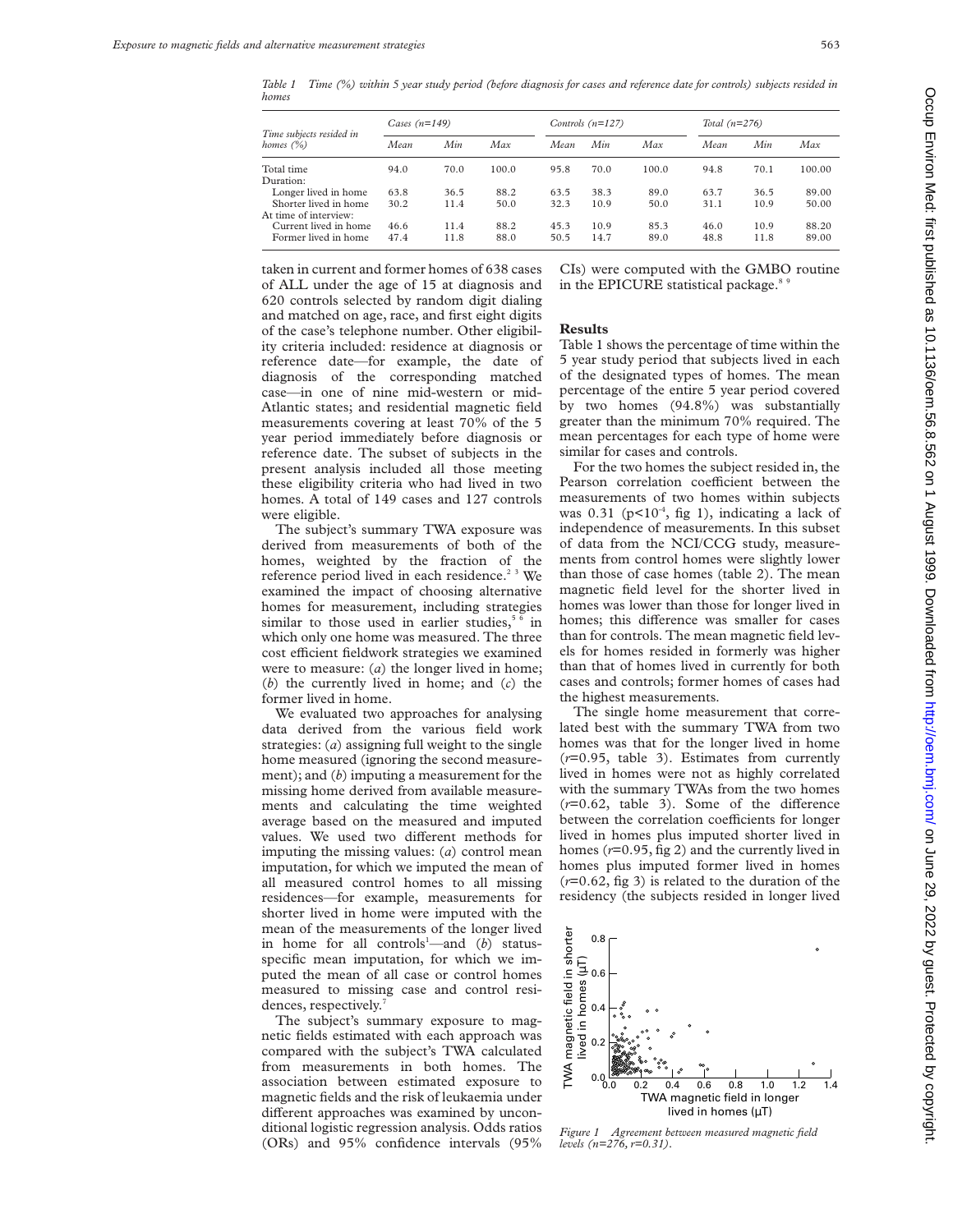*Table 2 Mean TWA magnetic field of subjects' homes measured according to temporal characteristics, and case-control status*

| Temporal characteristics of subject's | Cases $(n=149)$ |       | Controls $(n=127)$ |       | Total $(n=276)$ |       |
|---------------------------------------|-----------------|-------|--------------------|-------|-----------------|-------|
| residences                            | Mean $(\mu T)$  | SD    | Mean (uT)          | SD    | Mean $(\mu T)$  | SD    |
| Duration:                             |                 |       |                    |       |                 |       |
| Longer lived in homes                 | 0.123           | 0.126 | 0.118              | 0.150 | 0.120           | 0.148 |
| Shorter lived in homes                | 0.119           | 0.119 | 0.099              | 0.095 | 0.110           | 0.109 |
| At time of interview:                 |                 |       |                    |       |                 |       |
| Current lived in homes                | 0.103           | 0.098 | 0.102              | 0.108 | 0.103           | 0.103 |
| Former lived in homes                 | 0.138           | 0.158 | 0.115              | 0.142 | 0.128           | 0.151 |
|                                       |                 |       |                    |       |                 |       |

*Table 3 Pearson correlation coeYcients between subjects' estimated TWA magnetic field from two homes measured, and TWAs based on one home only or one home conjunction with imputed values for the second homes*

| Subject's TWA calculated from different strategies         | Correlation<br>coefficient |  |  |  |
|------------------------------------------------------------|----------------------------|--|--|--|
| TWA, two homes measured                                    | 1.00                       |  |  |  |
| Longer lived in homes only                                 | 0.95                       |  |  |  |
| Shorter lived in homes only                                | 0.55                       |  |  |  |
| Former lived in homes only                                 | 0.90                       |  |  |  |
| Current lived in homes only                                | 0.62                       |  |  |  |
| Longer lived in home plus shorter lived in homes imputed:  |                            |  |  |  |
| With control mean*                                         | 0.95                       |  |  |  |
| With status specific mean <sup>+</sup>                     | 095                        |  |  |  |
| Current lived in homes plus former lived in homes imputed: |                            |  |  |  |
| With control mean#                                         | 0.62                       |  |  |  |
| With status specific mean                                  | 0.62                       |  |  |  |

\*Shorter lived in homes were imputed from observed mean of longer lived in control homes.

†Shorter lived in homes were imputed from case mean of longer lived in homes (if case) or from control mean of longer lived in homes (if control).

‡Former lived in homes were imputed from observed mean of current lived in control homes.

§Former lived in homes were imputed from case mean of current lived in homes (if case) or from control mean of current lived in homes (if control).

in homes about twice as long as in shorter lived in homes).

When cases and controls were categorised according to quartiles of exposure to magnetic fields, the risks of childhood ALL associated with measurements from single homes were similar to the risks associated with the TWA



*Figure 2 Agreement between measured magnetic fileld levels (n=276, r=0.95).*



*Figure 3 Agreement between measured magnetic field levels (n=276, r=0.62).*

summary values derived from both homes (table 4), although, surprisingly, the risks were most dissimilar for longer lived in homes. Risks of ALL associated with the measurement for the longer lived in homes and imputed values for the shorter lived in homes (table 5) were similar to the risks derived from the TWA with both homes, but risks of ALL associated with the measurements for the current lived in homes only were closer to risks associated with TWA measurements derived from both homes than the risks of ALL derived from the measurements of the current lived in homes and imputed values for the former homes (table 4).

With the initial cut off points for exposure to magnetic fields described in our earlier paper,<sup>3</sup> there was greater variability of risks of ALL associated with measurements from a single home (table 6). Risks of ALL among children within the highest exposure category were lowest when the single home evaluated was the home resided in longest. All methods of using measurements from one of the homes in conjunction with imputation of measurements from the second home led to marked attenuation of risk estimates at the highest exposure category, particularly when measurements

*Table 4* ORs (95% CI) from different field approaches categorised according to quartiles of magnetic field exposure

| Exposure<br>categories<br>according<br>to<br>$quartiles*$ |                          | Relative risk for acute lymphoblastic leukaemia calculated with: |           |                          |                                  |                          |      |                                               |                   |                          |                          |                                                  |                   |       |      |                     |
|-----------------------------------------------------------|--------------------------|------------------------------------------------------------------|-----------|--------------------------|----------------------------------|--------------------------|------|-----------------------------------------------|-------------------|--------------------------|--------------------------|--------------------------------------------------|-------------------|-------|------|---------------------|
|                                                           |                          | TWA from two homes measured                                      | home only |                          | Measurement from longer lived in |                          |      | Measurement from former lived in<br>home only |                   |                          |                          | Measurement from currently lived in<br>home only |                   |       |      |                     |
|                                                           | Mean<br>$(\mu T)$        | Cases                                                            | OR        | 95% CI                   | Mean<br>$(\mu T)$                | Cases                    | OR   | 95% CI                                        | Mean<br>$(\mu T)$ | Cases                    | OR                       | 95% CI                                           | Mean<br>$(\mu T)$ | Cases | OR   | 95% CI              |
|                                                           | 0.041 35                 |                                                                  | 1.00.     | $\overline{\phantom{m}}$ | 0.033 37                         |                          | 1.00 | $\overline{\phantom{a}}$                      | 0.035             | -37                      | 1.00                     |                                                  | 0.032             | 35    | 1.00 | $\sim$              |
| $_{II}$                                                   | 0.067                    | -36                                                              |           | $1.06$ 0.54 to 2.07      | 0.056 35                         |                          | 0.84 | $0.43$ to 1.64                                | 0.058             | 36                       | 0.94                     | 0.48 to 1.84                                     | 0.054             | 35    |      | 0.97 0.49 to 1.90   |
| III                                                       | 0.104                    | 39                                                               |           | $1.26$ 0.65 to 2.47      | $0.100\ 40$                      |                          |      | $1.16$ 0.59 to 2.27                           | 0.110             | 35                       |                          | $0.89$ $0.46$ to 1.74                            | 0.091             | 41    | 1.33 | $0.68$ to 2.61      |
| IV                                                        | 0.258 39                 |                                                                  |           | 1.26 0.65 to 2.47        | 0.291 37                         |                          |      | $0.97$ 0.50 to 1.90                           | 0.307             | 41                       |                          | $1.26$ 0.65 to 2.49                              | 0.231             | 38    |      | $1.16$ 0.59 to 2.26 |
|                                                           | $p_{\text{trend}} = 0.4$ |                                                                  |           |                          |                                  | $p_{\text{trend}} = 0.8$ |      |                                               |                   | $p_{\text{trend}} = 0.6$ | $p_{\text{trend}} = 0.5$ |                                                  |                   |       |      |                     |

\*Categories according to quartiles were calculated for both cases and controls.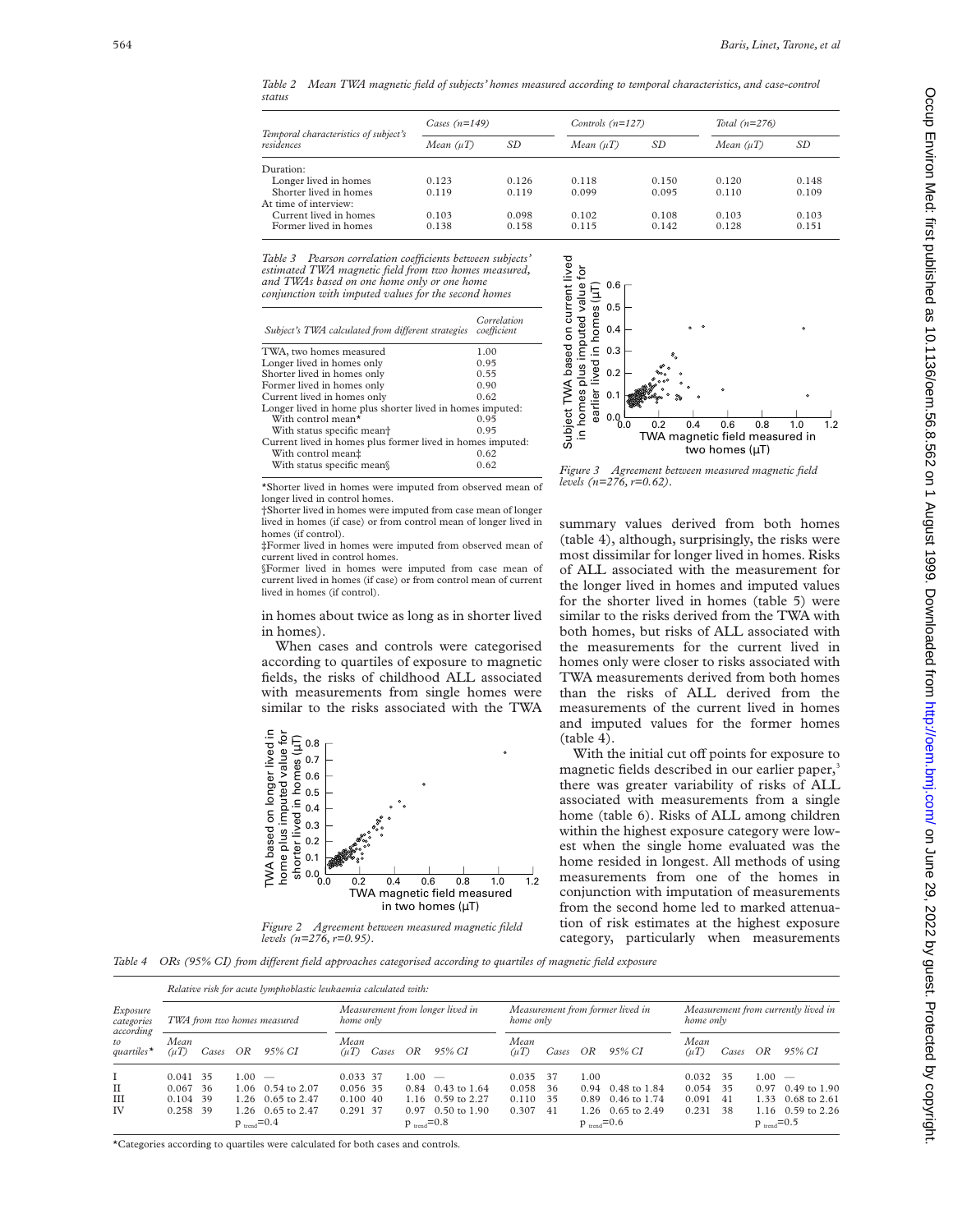*Table 5 ORs (95% CI) from diVerent imputation strategies categorised according to quartiles of magnetic field exposure*

| Exposure<br>categories<br>according<br>tΩ<br><i>quartiles</i> # | Relative risk for acute lymphoblastic leukaemia calculated with: |                                                                               |                                                                                        |                                                                   |                                                |       |                                           |                                                                               |                                                                                        |                      |                                              |                                                          |                                  |                      |                                                      |                                                     |  |  |
|-----------------------------------------------------------------|------------------------------------------------------------------|-------------------------------------------------------------------------------|----------------------------------------------------------------------------------------|-------------------------------------------------------------------|------------------------------------------------|-------|-------------------------------------------|-------------------------------------------------------------------------------|----------------------------------------------------------------------------------------|----------------------|----------------------------------------------|----------------------------------------------------------|----------------------------------|----------------------|------------------------------------------------------|-----------------------------------------------------|--|--|
|                                                                 |                                                                  | Control mean imputation $*$                                                   |                                                                                        |                                                                   |                                                |       |                                           |                                                                               | Status specific mean imputation†                                                       |                      |                                              |                                                          |                                  |                      |                                                      |                                                     |  |  |
|                                                                 | homes                                                            | TWA based on longer lived in homes<br>plus imputed value for shorter lived in | TWA based on current lived in<br>homes plus imputed value for former<br>lived in homes |                                                                   |                                                |       | homes                                     | TWA based on longer lived in homes<br>plus imputed value for shorter lived in | TWA based on current lived in homes<br>plus imputed value for former lived in<br>homes |                      |                                              |                                                          |                                  |                      |                                                      |                                                     |  |  |
|                                                                 | Mean<br>$(\mu T)$                                                | Cases                                                                         | OR                                                                                     | 95% CI                                                            | Mean<br>(uT)                                   | Cases | OR                                        | 95% CI                                                                        | Mean<br>$(\mu T)$                                                                      | Cases                | OR                                           | 95% CI                                                   | Mean<br>$(\mu T)$                | Cases                | OR                                                   | 95% CI                                              |  |  |
| 1<br>$_{\rm II}$<br>Ш<br>IV                                     | 0.060, 36<br>0.079<br>0.106 40<br>0.237                          | 35<br>- 38                                                                    | $1.00 =$<br>$p_{\text{trend}} = 0.6$                                                   | $0.94$ 0.48 to 1.84<br>$1.26$ 0.65 to 2.48<br>$1.12$ 0.58 to 2.20 | 0.063, 38<br>0.082 34<br>0.100, 38<br>0.164 39 |       | $1.00 =$<br>0.79<br>$p_{\text{read}}=0.7$ | $0.41$ to 1.55<br>$1.00 \quad 0.51$ to $1.96$<br>$1.06$ $0.54$ to $2.07$      | 0.060<br>0.080<br>0.107<br>0.238                                                       | 35<br>34<br>41<br>39 | $1.00 =$<br>0.94<br>$p_{\text{trend}} = 0.3$ | 0.48 to 1.84<br>1.42 0.73 to 2.79<br>$1.26$ 0.65 to 2.47 | 0.063<br>0.083<br>0.100<br>0.164 | 38<br>32<br>40<br>39 | $1.00 -$<br>0.71<br>1.13<br>$p_{\text{trend}} = 0.6$ | 0.36 to 1.38<br>$0.58$ to 2.21<br>1.06 0.54 to 2.07 |  |  |

\*Shorter lived in homes were imputed from observed mean of longer lived in control homes; former lived in homes were imputed from observed mean of current lived in control home

†Shorter lived in homes were imputed from case mean of longer lived in homes (if case) or from control mean of longer lived in homes (if control); former lived in homes were imputed from case mean of current lived in homes (if case) or from control mean of current lived in homes (if control). ‡Categories according to quartiles were calculated for both cases and controls.

*Table 6 ORs (95% CI) from diVerent field approaches categorised according to initial cut oV points of magnetic field exposure*

| Exposure<br>categories<br>$(\mu T)$ | Relative risk for acute lymphoblastic leukaemia calculated with: |       |                                          |                                  |                                               |       |                                  |                                     |                                  |                                                  |                                  |                                     |                   |          |                                          |                                  |
|-------------------------------------|------------------------------------------------------------------|-------|------------------------------------------|----------------------------------|-----------------------------------------------|-------|----------------------------------|-------------------------------------|----------------------------------|--------------------------------------------------|----------------------------------|-------------------------------------|-------------------|----------|------------------------------------------|----------------------------------|
|                                     |                                                                  |       | TWA from two homes measured              |                                  | Measurement from longer lived in<br>home only |       |                                  | home only                           | Measurement from former lived in | Measurement from currently lived in<br>home only |                                  |                                     |                   |          |                                          |                                  |
|                                     | Mean<br>$(\mu T)$                                                | Cases | OR                                       | 95% CI                           | Mean<br>$(\mu T)$                             | Cases | OR                               | 95% CI                              | Mean<br>$(\mu T)$                | Cases                                            | OR                               | 95% CI                              | Mean<br>$(\mu T)$ | Cases    | OR                                       | 95% CI                           |
| < 0.065<br>$\ge 0.065 -$            | 0.047                                                            | - 53  | 1.00                                     | $\overline{\phantom{m}}$         | $0.042$ 64                                    |       | 00.1                             | $\sim$                              | 0.042                            | 59                                               | .00.                             | $\overline{\phantom{a}}$            | 0.042             | 66       | 00.1                                     | $\overline{\phantom{a}}$         |
| < 0.099<br>$>0.100-$                | 0.082 33                                                         |       | 0.97                                     | $0.52$ to $1.81$                 | 0.080 27                                      |       | 1.23                             | $0.62$ to 2.39                      | 0.083                            | 22                                               |                                  | $0.85$ $0.43$ to 1.68               | 0.079             | 31       | .28                                      | $0.68$ to 2.44                   |
| < 0.199<br>$\ge 0.200$              | 0.137<br>$0.350$ 23                                              | 40    | 1.14<br>1.81<br>$p_{\text{trend}} = 0.2$ | $0.63$ to $2.08$<br>0.81 to 4.02 | 0.137 35<br>0.374 23                          |       | 1.28<br>$p_{\text{trend}} = 0.3$ | $0.69$ to 2.38<br>1.15 0.57 to 2.33 | 0.140<br>0.370                   | 39<br>29                                         | 1.35<br>$p_{\text{trend}} = 0.1$ | 0.73 to 2.47<br>$1.65$ 0.82 to 3.32 | 0.133<br>0.322    | 32<br>20 | 1.09<br>1.47<br>$p_{\text{trend}} = 0.4$ | $0.59$ to $2.02$<br>0.67 to 3.20 |

*Table 7 ORs (95% CI) from diVerent imputation strategies categorised according to initial cut oV points of magnetic field exposure*

| Exposure<br>categories           | Relative risk for acute lymphoblastic leukaemia calculated with: |                             |                                                                            |                                                                                        |                   |                          |      |                       |                   |                                                                            |                                                                                        |                          |                   |       |      |                  |  |  |  |
|----------------------------------|------------------------------------------------------------------|-----------------------------|----------------------------------------------------------------------------|----------------------------------------------------------------------------------------|-------------------|--------------------------|------|-----------------------|-------------------|----------------------------------------------------------------------------|----------------------------------------------------------------------------------------|--------------------------|-------------------|-------|------|------------------|--|--|--|
|                                  |                                                                  | Control mean imputation $*$ |                                                                            |                                                                                        |                   |                          |      |                       |                   |                                                                            | Status specific mean imputation†                                                       |                          |                   |       |      |                  |  |  |  |
|                                  | in homes                                                         |                             | TWA based on longer lived in homes<br>plus imputed value for shorter lived | TWA based on current lived in<br>homes plus imputed value for<br>former lived in homes |                   |                          |      | <i>in homes</i>       |                   | TWA based on longer lived in homes<br>plus imputed value for shorter lived | TWA based on current lived in<br>homes plus imputed value for former<br>lived in homes |                          |                   |       |      |                  |  |  |  |
|                                  | Mean<br>$(\mu T)$                                                | Cases                       | ΟR                                                                         | 95% CI                                                                                 | Mean<br>$(\mu T)$ | Cases                    | ΟR   | 95% CI                | Mean<br>$(\mu T)$ | Cases                                                                      | OR                                                                                     | 95% CI                   | Mean<br>$(\mu T)$ | Cases | OR   | 95% CI           |  |  |  |
| $< 0.065 \mu T$<br>$\ge 0.065 -$ | 0.056                                                            | 26                          | 1.00                                                                       | $\sim$                                                                                 | 0.058 22          |                          | 1.00 | $\sim$                | 0.056             | 23                                                                         | 1.00                                                                                   | $\overline{\phantom{a}}$ | 0.058             | 21    | 1.00 | $\sim$           |  |  |  |
| $< 0.099$ uT<br>$>0.100-$        | 0.080                                                            | -61                         | 0.99                                                                       | $0.51$ to $1.95$                                                                       | 0.083 74          |                          | 0.74 | $0.36$ to $1.55$      | 0.081             | 63                                                                         | 1.17                                                                                   | 0.59 to 2.31             | 0.083             | 74    | 0.78 | 0.37 to 1.63     |  |  |  |
| $< 0.199$ uT                     | 0.134                                                            | 45                          | 1.14                                                                       | 0.56 to 2.32                                                                           | 0.124 46          |                          |      | $0.85$ $0.39$ to 1.86 | 0.134             | -46                                                                        | 1.31                                                                                   | 0.64 to 2.72             | 0.124             | 47    | 0.91 | $0.41$ to $2.00$ |  |  |  |
| $\geq 0.200$ uT                  | 0.330                                                            | 17                          | 1.00                                                                       | $0.41$ to 2.45                                                                         | 0.278 7           |                          |      | 0.68 0.20 to 2.33     | 0.331             | - 17                                                                       |                                                                                        | 1.13 0.46 to 2.80        | 0.279             |       | 0.71 | $0.21$ to $2.47$ |  |  |  |
| $p_{\text{trend}} = 0.8$         |                                                                  |                             |                                                                            |                                                                                        |                   | $p_{\text{trend}} = 0.8$ |      |                       |                   | $p_{\text{trend}} = 0.6$                                                   |                                                                                        | $p_{\text{trend}} = 0.6$ |                   |       |      |                  |  |  |  |

\*Shorter lived in homes were imputed from observed mean of longer lived in control homes; former lived in homes were imputed from observed mean of current lived in control homes

†Shorter lived in homes were imputed from case mean of longer lived in homes (if case) or from control mean of longer lived in homes (if control); former lived in homes were imputed from case mean of current lived in homes (if case) or from control mean of current lived in homes (if control).

> from current homes were used and those from former lived in homes were imputed (table 7).

### **Discussion**

There is an extensive statistical literature on various methods when there are missing covariates,10–12 but little has been published on handling gaps in reconstruction of historical exposure. Weinberg *et al*<sup>1</sup> recently considered the problem of gaps in estimating cumulative residential exposure to radon. They concluded that imputation based on the mean of all control residences produced little bias in the risk estimates and no distortion in the coverage of 95% CIs under a linear excess relative risk model; Weinberg *et al*<sup>1</sup> argued that status specific mean imputation (imputing the mean of all case or control homes measured to missing case and control residences, respectively) on the other hand, induces differential misclassification and should therefore be avoided.

We used the standard logistic model that was used in published studies of magnetic fields and cancer. This may not be as robust to Berkson type errors as the linear excess risk model assumed by Weinberg *et al*. <sup>1</sup> Their conclusions may not apply to the measurements of residential magnetic field in our study anyway, because the authors' assumptions about "missingness" were violated. In particular, Weinberg et al<sup>1</sup> assumed that the mean measurements were the same for measured and unmeasured homes and that measurements in the two homes of a subject were independent. We found differences between mean exposures in current and former homes within disease categories, and